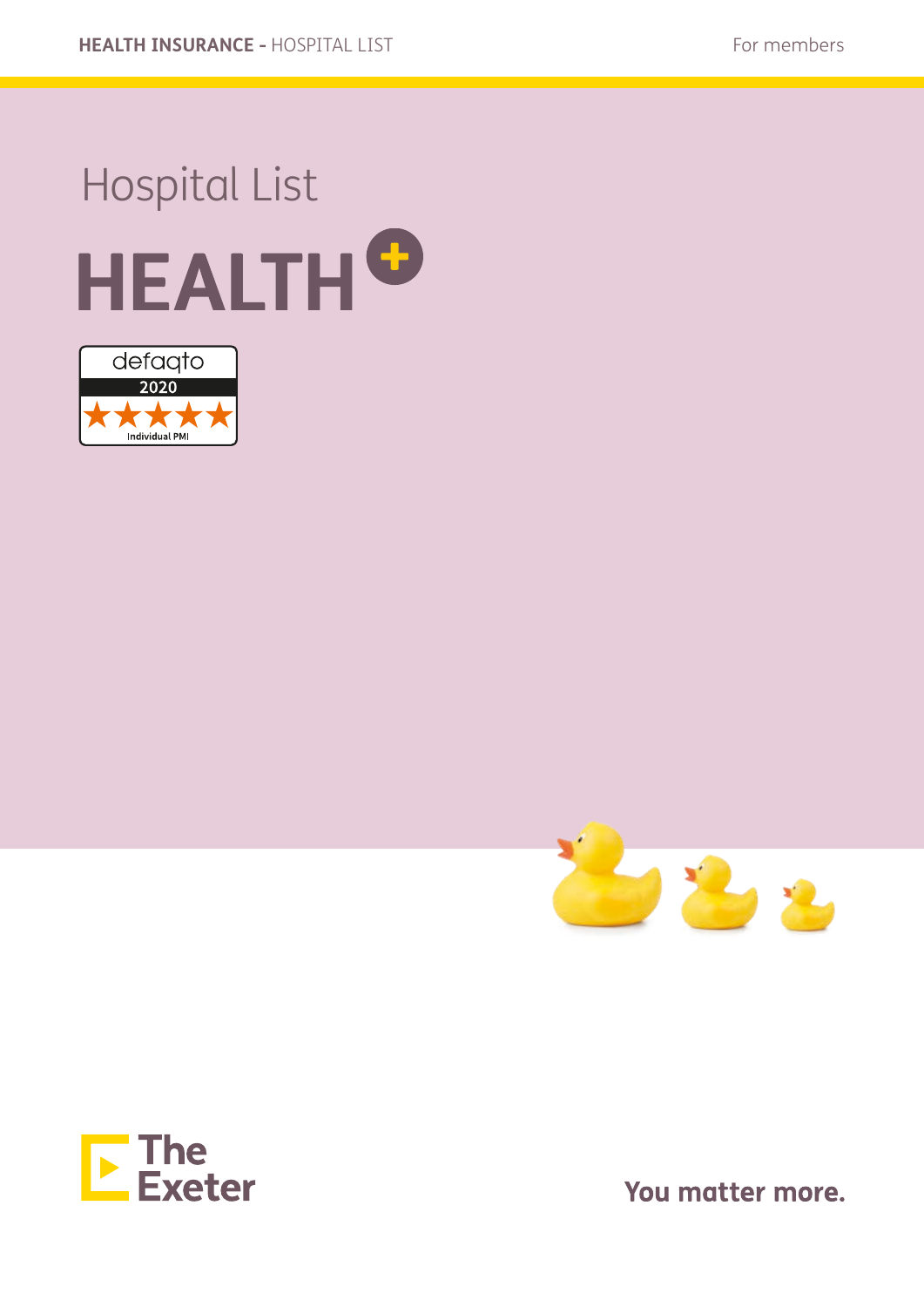### Where can I get treatment?

As a **Health+** member, you have access to leading private facilities which provide quality medical care.

You can choose from three different lists:

#### **Essential**

Includes hospitals from the largest hospital groups and NHS private patient units.

#### **Standard**

Extends the coverage of the Essential list to include independent hospitals and clinics.

#### **Extended**

Offers the widest choice and provides access to a greater number of London hospitals.

If you already have a **Health+** policy, please check your Policy Certificate to find out which hospital list you are covered on.

Please note you are only eligible for treatment at hospitals on your chosen list. Hospital lists often change as hospitals and clinics are added or removed, so you should always check with us before arranging treatment on **0300 123 3253**.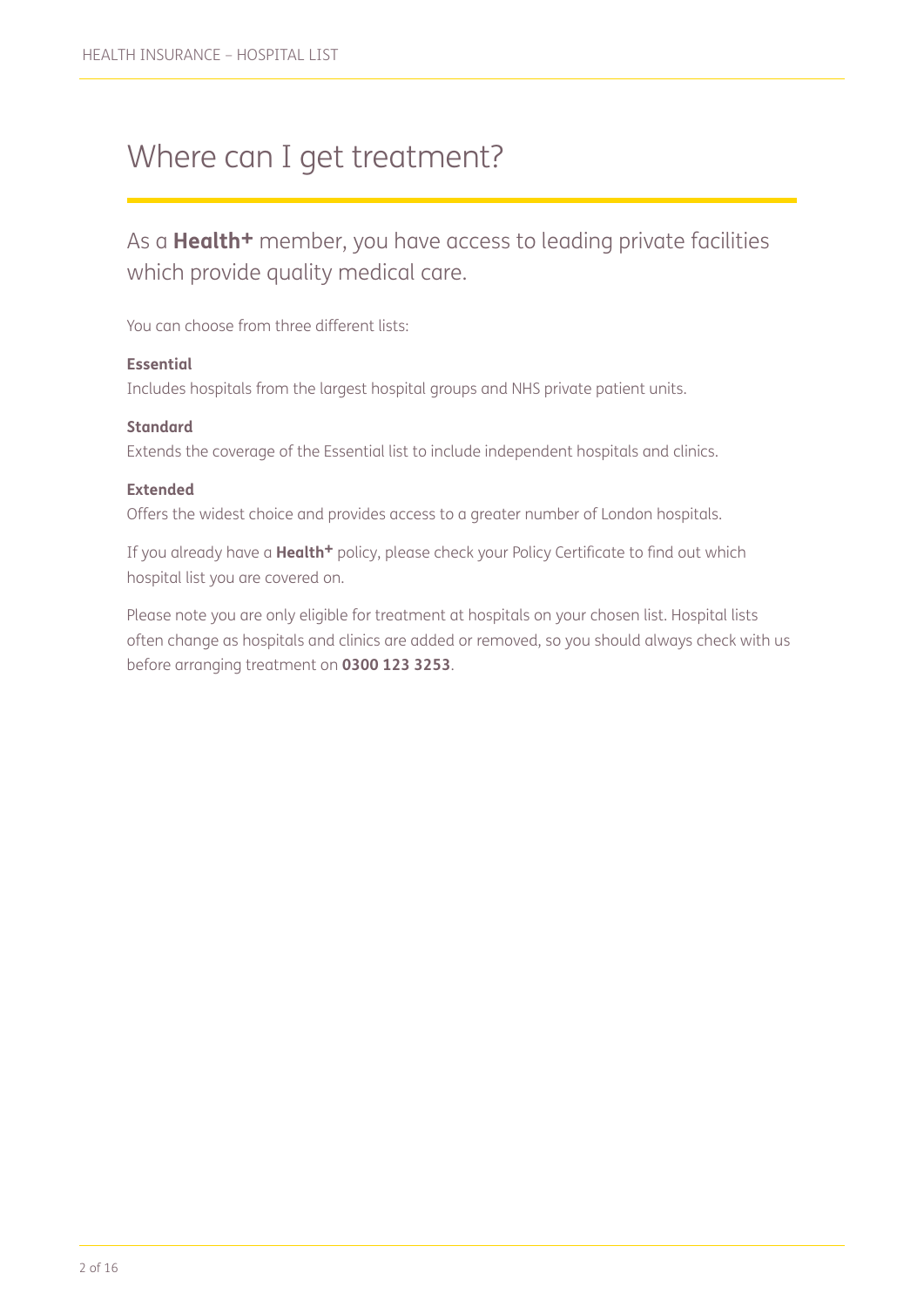### England

|                                                        |                    |            | <b>Essential</b> | Standard | <b>Extended</b> |
|--------------------------------------------------------|--------------------|------------|------------------|----------|-----------------|
| <b>Bedfordshire</b>                                    |                    |            |                  |          |                 |
| <b>BMI The Manor Hospital</b>                          | Bedford            |            | ✓                | ✓        | ✓               |
| Luton & Dunstable Hospital                             | Luton              | <b>NHS</b> | ✓                | ✓        | ✓               |
| <b>Berkshire</b>                                       |                    |            |                  |          |                 |
| The Bridge Clinic                                      | Maidenhead         |            |                  | ✓        | ✓               |
| Spire Dunedin Hospital                                 | Reading            |            | ✓                | J        | J               |
| Royal Berkshire Hospital                               | Reading            | <b>NHS</b> | ✓                | ✓        | J               |
| Berkshire Independent Hospital                         | Reading            |            | ✓                | J        | J               |
| Circle Reading                                         | Reading            |            |                  | ✓        | ✓               |
| Spire Thames Valley Hospital                           | Slough             |            | ✓                | ✓        | J               |
| Wexham Park Hospital                                   | Slough             | <b>NHS</b> | ✓                | ✓        | ✓               |
| Cardinal Clinic                                        | Slough             | P          | ✓                | J        |                 |
| <b>BMI The Princess Margaret Hospital</b>              | Windsor            |            | ✓                | ✓        | ✓               |
| Spire Thames Valley Hospital Windsor Clinic            | Windsor            |            | ✓                | ✓        | ✓               |
| GenesisCare Windsor                                    | Windsor            |            |                  | ✓        | ✓               |
| <b>Bristol</b>                                         |                    |            |                  |          |                 |
| Bristol Haematology and Oncology Centre                | <b>Bristol</b>     | <b>NHS</b> | $\checkmark$     | ✓        | ✓               |
| Bristol Royal Hospital for Children                    | <b>Bristol</b>     | <b>NHS</b> | ✓                | J        | ✓               |
| <b>Bristol Heart Institute</b>                         | <b>Bristol</b>     | <b>NHS</b> | ✓                | ✓        | ✓               |
| <b>Bristol Royal Infirmary</b>                         | <b>Bristol</b>     | <b>NHS</b> | ✓                | ✓        | ✓               |
| <b>Bristol Eye Hospital</b>                            | <b>Bristol</b>     | <b>NHS</b> | ✓                | ✓        | ✓               |
| Spire Bristol Hospital                                 | <b>Bristol</b>     |            | ✓                | ✓        | ✓               |
| Nuffield Health Bristol Hospital<br>- The Chesterfield | <b>Bristol</b>     |            | ✓                | ✓        | ✓               |
| Southmead Hospital                                     | <b>Bristol</b>     | <b>NHS</b> | ✓                | J        |                 |
| GenesisCare Bristol                                    | <b>Bristol</b>     |            |                  | ✓        |                 |
| Gladstones Clinic Ltd                                  | <b>Bristol</b>     | P          | ∕                | ∕        |                 |
| Priory Hospital Bristol                                | <b>Bristol</b>     | P          | ✓                | ✓        | ✓               |
| <b>Buckinghamshire</b>                                 |                    |            |                  |          |                 |
| Stoke Mandeville Hospital                              | Aylesbury          | <b>NHS</b> | ✓                | ✓        |                 |
| <b>BMI The Chiltern Hospital</b>                       | Great Missenden    |            |                  |          |                 |
| <b>BMI The Shelburne Hospital</b>                      | High Wycombe       |            |                  |          |                 |
| <b>Blakelands Hospital</b>                             | Milton Keynes      |            |                  |          |                 |
| GenesisCare Milton Keynes                              | Milton Keynes      |            |                  |          |                 |
| <b>BMI The Saxon Clinic</b>                            | Milton Keynes      |            |                  |          |                 |
| <b>BMI The Paddocks Clinic</b>                         | Princes Risborough |            |                  | ✓        |                 |
| Windsor Cardiology                                     | Stoke Poges        |            |                  | ✓        |                 |

NHS = NHS hospitals with private facilities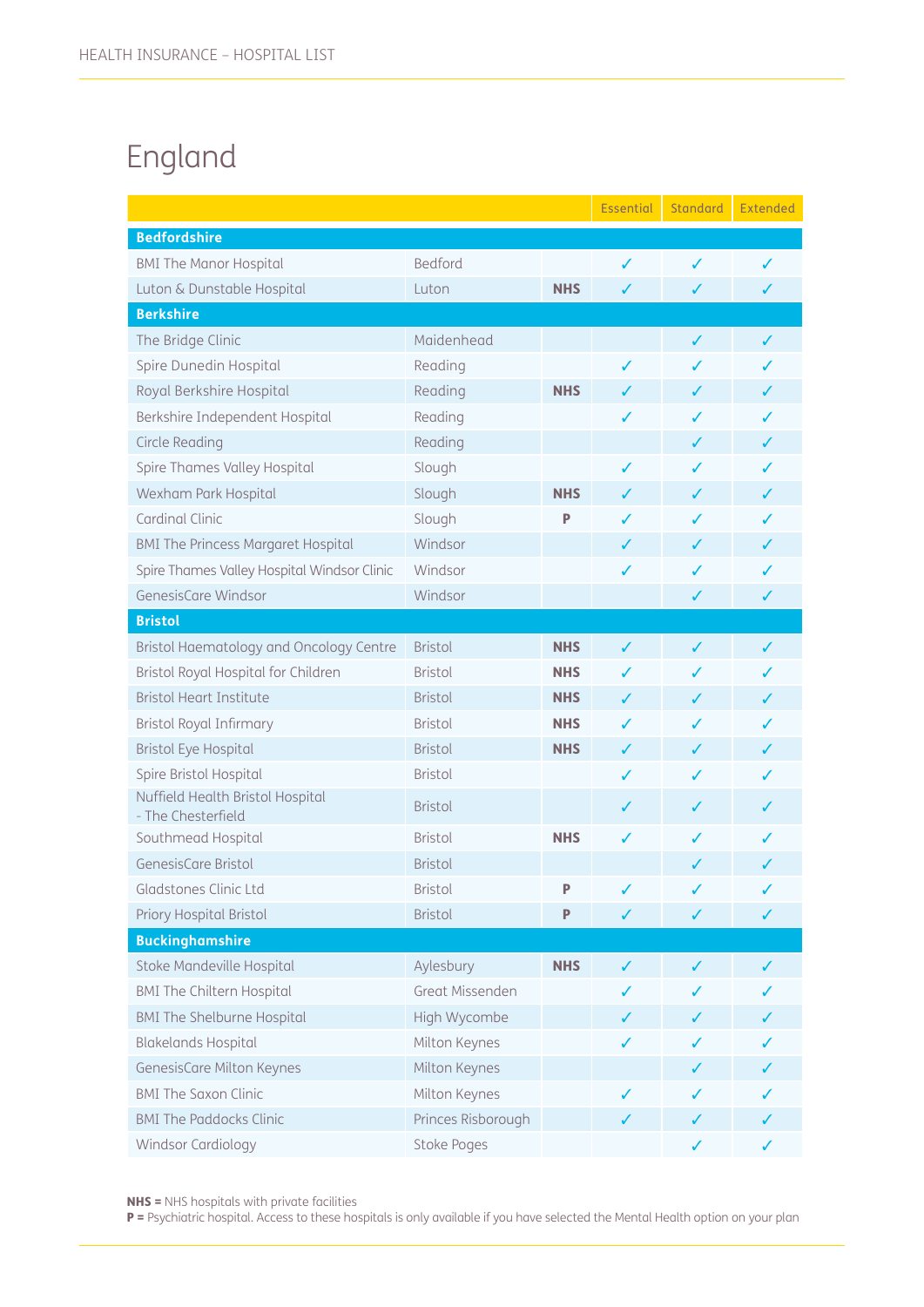|                                                     |                  |            | <b>Essential</b> | Standard | Extended |
|-----------------------------------------------------|------------------|------------|------------------|----------|----------|
| <b>Cambridgeshire</b>                               |                  |            |                  |          |          |
| Addenbrookes Hospital                               | Cambridge        | <b>NHS</b> | ✓                | ✓        | ✓        |
| Cambridge Heart Clinic                              | Cambridge        |            |                  | J        | J        |
| Spire Cambridge Lea Hospital                        | Cambridge        |            | ✓                | ✓        | ✓        |
| Papworth Hospital                                   | Cambridge        | <b>NHS</b> | ✓                | J        | ✓        |
| Nuffield Health Cambridge Hospital                  | Cambridge        |            | ✓                | ✓        | ✓        |
| Hinchingbrooke Hospital                             | Huntingdon       | <b>NHS</b> | ✓                | J        | ✓        |
| Fitzwilliam Hospital                                | Peterborough     |            | ✓                | J        | ✓        |
| Peterborough City Hospital                          | Peterborough     | <b>NHS</b> | ✓                | ✓        | ✓        |
| <b>Cheshire</b>                                     |                  |            |                  |          |          |
| <b>BMI The Alexandra Hospital</b>                   | Cheadle          |            | ✓                | J        | J        |
| Everything Skin Clinic                              | Cheadle          |            |                  | J        | ✓        |
| Nuffield Health The Grosvenor Hospital<br>(Chester) | Chester          |            | ✓                | ✓        |          |
| Spire Regency Hospital                              | Macclesfield     |            | ✓                | ✓        |          |
| Spire Cheshire Hospital                             | Warrington       |            | ✓                | J        |          |
| <b>Cornwall</b>                                     |                  |            |                  |          |          |
| Duchy Hospital                                      | Truro            |            | ✓                | ✓        | ✓        |
| Royal Cornwall Hospital (Treliske)                  | Truro            | <b>NHS</b> | ✓                | ✓        | ✓        |
| <b>County Durham</b>                                |                  |            |                  |          |          |
| <b>BMI Woodlands Hospital</b>                       | Darlington       |            | ✓                | ✓        | ✓        |
| Nuffield Health Tees Hospital                       | Stockton-On-Tees |            | ✓                | ✓        | ✓        |
| <b>Cumbria</b>                                      |                  |            |                  |          |          |
| <b>Cumberland Infirmary</b>                         | Carlisle         | <b>NHS</b> | ✓                | ✓        |          |
| West Cumberland Hospital                            | Whitehaven       | <b>NHS</b> | ✓                | ✓        | ✓        |
| <b>Derbyshire</b>                                   |                  |            |                  |          |          |
| Royal Derby Hospital                                | Derby            | <b>NHS</b> | ✓                | ✓        | ✓        |
| Nuffield Health Derby Hospital                      | Derby            |            | ✓                | ✓        | ✓        |
| <b>Devon</b>                                        |                  |            |                  |          |          |
| North Devon District Hospital                       | Barnstaple       | <b>NHS</b> | ✓                |          |          |
| Nuffield Health Exeter Hospital                     | Exeter           |            |                  | ✓        |          |
| Royal Devon & Exeter Hospital                       | Exeter           | <b>NHS</b> |                  | ✓        |          |
| <b>Exeter Medical</b>                               | Exeter           |            | ✓                | ✓        |          |
| Derriford Hospital                                  | Plymouth         | <b>NHS</b> |                  | ✓        |          |
| Nuffield Health Plymouth Hospital                   | Plymouth         |            | ✓                | ✓        |          |
| Mount Stuart Hospital                               | Torquay          |            | ✓                | ✓        | ✓        |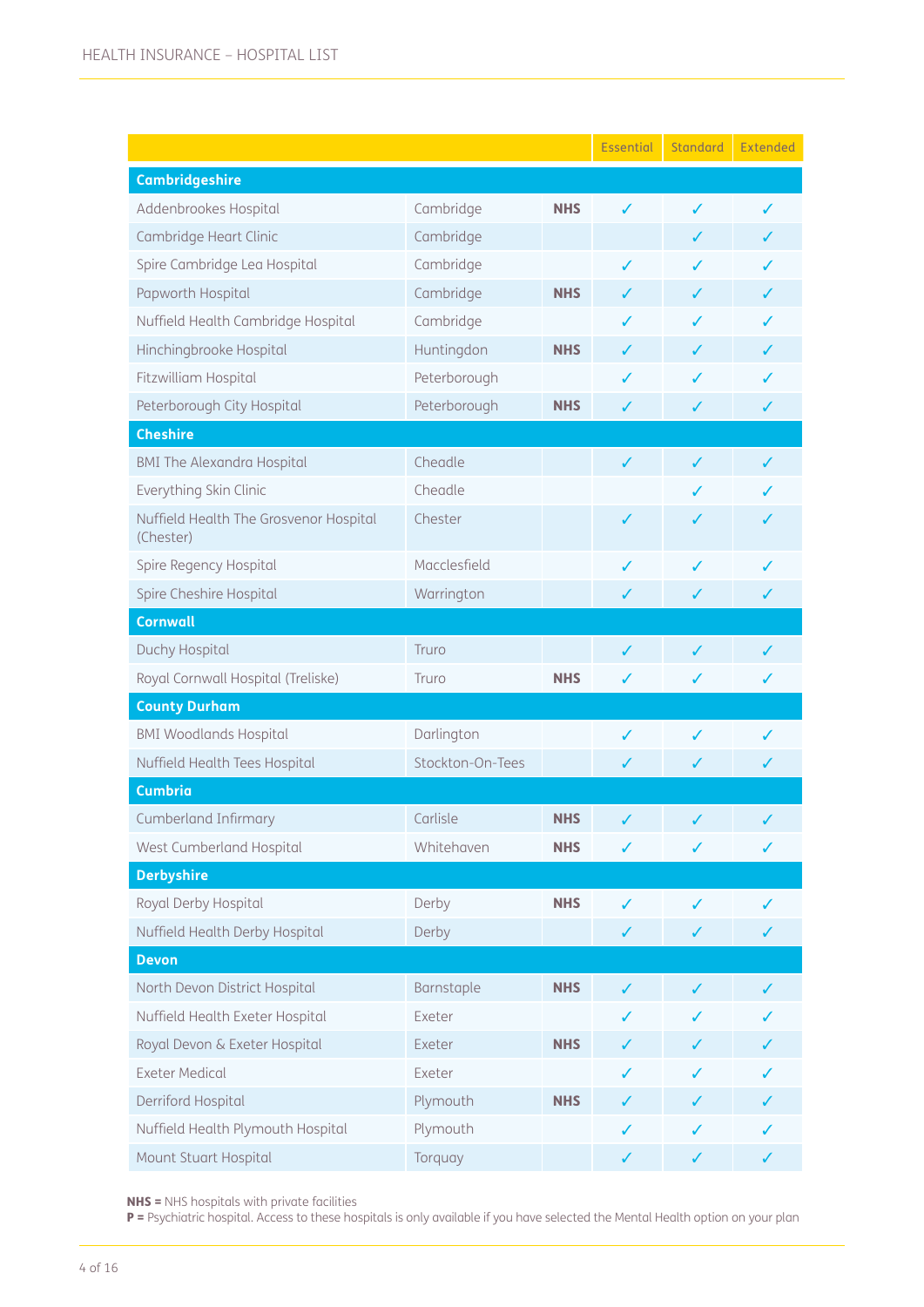|                                              |                       |            | <b>Essential</b> | <b>Standard</b> | <b>Extended</b> |
|----------------------------------------------|-----------------------|------------|------------------|-----------------|-----------------|
| <b>Torbay Hospital</b>                       | Torquay               | <b>NHS</b> | ✓                | ✓               | ✓               |
| <b>Dorset</b>                                |                       |            |                  |                 |                 |
| The Bournemouth Private Clinic               | <b>Bournemouth</b>    |            |                  | ✓               | ✓               |
| Royal Bournemouth Hospital                   | Bournemouth           | <b>NHS</b> | ✓                | ✓               | J               |
| Nuffield Health Bournemouth Hospital         | Bournemouth           |            | ✓                | ✓               |                 |
| Dorset County Hospital                       | Dorchester            | <b>NHS</b> | ✓                |                 |                 |
| <b>BMI The Winterbourne Hospital</b>         | Dorchester            |            | ✓                | ✓               | ✓               |
| <b>BMI The Harbour Hospital</b>              | Poole                 |            | ✓                | ✓               | ✓               |
| Poole Hospital                               | Poole                 | <b>NHS</b> | ✓                | ✓               | ✓               |
| <b>Essex</b>                                 |                       |            |                  |                 |                 |
| Nash Basildon                                | Basildon              | <b>NHS</b> | ✓                | ✓               | ✓               |
| Spire Hartswood Hospital                     | Brentwood             |            | ✓                | ✓               | ✓               |
| Nuffield Health Brentwood Hospital           | Brentwood             |            | ✓                | ✓               |                 |
| The Holly Private Hospital                   | <b>Buckhurst Hill</b> |            |                  |                 | ✓               |
| <b>Broomfield Hospital</b>                   | Chelmsford            | NHS        | ✓                | ✓               | ✓               |
| GenesisCare Chelmsford                       | Chelmsford            |            |                  | ✓               | ✓               |
| Spire Specialist Care Centre                 | Chelmsford            |            | ✓                |                 | ✓               |
| Springfield Hospital                         | Chelmsford            |            | ✓                | ✓               | ✓               |
| The Chelmsford                               | Chelmsford            |            |                  |                 | ✓               |
| Priory Hospital Chelmsford                   | Chelmsford            | P          | ✓                | J               | ✓               |
| Oaks Hospital                                | Colchester            |            | ✓                | ✓               | ✓               |
| Spire London East Hospital                   | Ilford                |            |                  |                 |                 |
| Spire Wellesley Hospital                     | Southend-On-Sea       |            |                  | J               | ✓               |
| Southend Hospital                            | Southend-On-Sea       | <b>NHS</b> |                  |                 |                 |
| <b>BMI Southend Hospital</b>                 | Westcliff-on-Sea      |            | ✓                | ✓               | ✓               |
| Gloucestershire                              |                       |            |                  |                 |                 |
| Cheltenham General Hospital                  | Cheltenham            | <b>NHS</b> | ✓                | ✓               | ✓               |
| Nuffield Health Cheltenham Hospital          | Cheltenham            |            |                  | J               |                 |
| Winfield Hospital                            | Gloucester            |            |                  | ✓               |                 |
| Gloucestershire Royal Hospital               | Gloucester            | <b>NHS</b> | ✓                | ✓               | ✓               |
| <b>Greater London</b>                        |                       |            |                  |                 |                 |
| <b>Skin Care Network</b>                     | <b>Barnet</b>         |            |                  |                 |                 |
| <b>BMI The Kings Oak Hospital</b>            | Enfield               |            | ✓                | J               |                 |
| <b>BMI The Cavell Hospital</b>               | Enfield               |            | ✓                | ✓               | J               |
| <b>BMI The Clementine Churchill Hospital</b> | Harrow                |            |                  |                 |                 |
| Northwick Park Hospital (Trustplus)          | Harrow                | <b>NHS</b> |                  |                 |                 |
| Cygnet Hospital Harrow                       | Harrow                | P          | ✓                | J               |                 |
| <b>BMI Bishops Wood Hospital</b>             | Northwood             |            | ✓                | ✓               |                 |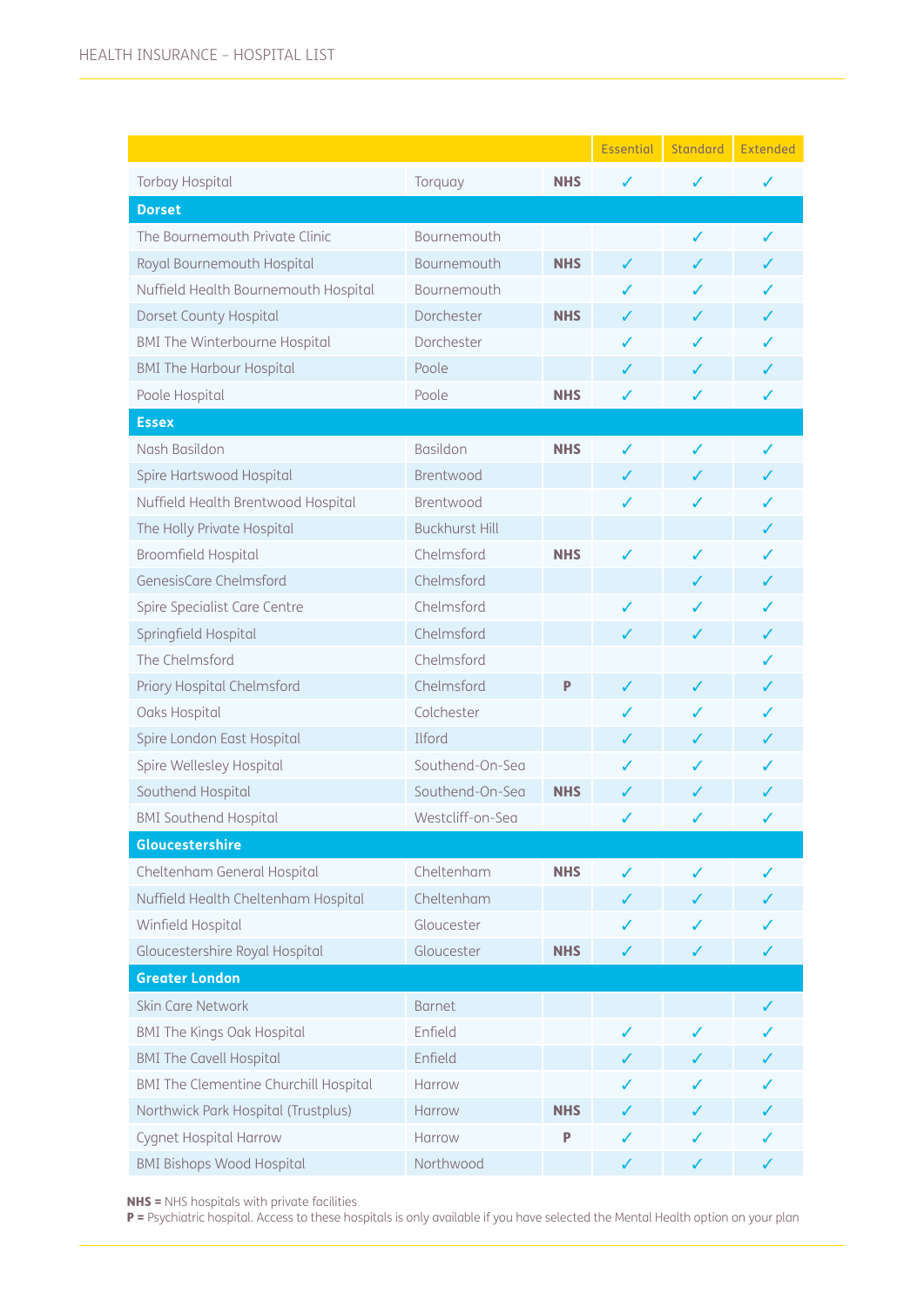|                                             |               |            | <b>Essential</b> | <b>Standard</b> | <b>Extended</b> |
|---------------------------------------------|---------------|------------|------------------|-----------------|-----------------|
| Mount Vernon Cancer Centre                  | Northwood     | <b>NHS</b> | ✓                | ✓               | J               |
| Harefield Hospital                          | Uxbridge      | <b>NHS</b> | ✓                | ✓               | ✓               |
| <b>Greater Manchester</b>                   |               |            |                  |                 |                 |
| <b>BMI The Beaumont Hospital</b>            | <b>Bolton</b> |            | ✓                | J               | ✓               |
| HCA UK at The Wilmslow Hospital             | Manchester    |            |                  |                 | ✓               |
| Christie Clinic                             | Manchester    |            |                  |                 | ✓               |
| Face and Eye Clinic                         | Manchester    |            |                  | ✓               | ✓               |
| Manchester Royal Eye Hospital               | Manchester    | <b>NHS</b> | ✓                |                 |                 |
| Nuffield Health Manchester Diagnostic Suite | Manchester    |            | ✓                | ✓               | ✓               |
| Optegra Eye Hospital Manchester             | Manchester    |            |                  | J               | ✓               |
| SpaMedica                                   | Manchester    |            | ✓                | ✓               | J               |
| Spire Manchester Clinic Hale                | Manchester    |            | ✓                | ✓               | ✓               |
| Spire Manchester Hospital                   | Manchester    |            |                  | ✓               |                 |
| Cheadle Royal Hospital                      | Manchester    | P          |                  | ✓               | ✓               |
| Priory Hospital Altrincham                  | Manchester    | P          | ✓                | ✓               |                 |
| Oaklands Hospital                           | Salford       |            | ✓                | J               | ✓               |
| <b>Hampshire</b>                            |               |            |                  |                 |                 |
| <b>BMI The Hampshire Clinic</b>             | Basingstoke   |            | ✓                | $\checkmark$    | J               |
| The Candover Clinic                         | Basingstoke   | <b>NHS</b> | ✓                | ✓               | ✓               |
| North Hampshire Hospital                    | Basingstoke   | <b>NHS</b> | ✓                | ✓               |                 |
| Nuffield Health Wessex Hospital             | Eastleigh     |            | ✓                | ✓               | ✓               |
| Spire Portsmouth Hospital                   | Havant        |            | ✓                | ✓               |                 |
| GenesisCare Portsmouth                      | Havant        |            |                  | J               | ✓               |
| Queen Alexandra Hospital                    | Portsmouth    | <b>NHS</b> | ✓                | ✓               | J               |
| St Mary's Hospital                          | Portsmouth    | <b>NHS</b> | J                | ✓               | ✓               |
| GenesisCare Southampton                     | Southampton   |            |                  | ✓               | ✓               |
| Spire Southampton Hospital                  | Southampton   |            | ✓                |                 |                 |
| Southampton General Hospital                | Southampton   | <b>NHS</b> |                  | ✓               |                 |
| The Manor Clinic Ltd                        | Southampton   | P          |                  | ✓               |                 |
| Priory Hospital Southampton                 | Southampton   | P          | ✓                | ✓               | ✓               |
| Optegra Eye Hospital Hampshire              | Whiteley      |            |                  | ✓               |                 |
| <b>BMI Sarum Road Hospital</b>              | Winchester    |            | ✓                | ✓               | ✓               |
| <b>Hereford &amp; Worcestershire</b>        |               |            |                  |                 |                 |
| <b>BMI The Droitwich Spa Hospital</b>       | Droitwich Spa |            | ✓                | ✓               |                 |
| Hereford County Hospital                    | Hereford      | <b>NHS</b> | J                | ✓               |                 |
| Nuffield Health Hereford Hospital           | Hereford      |            | ✓                | ✓               |                 |
| Spire South Bank Hospital                   | Worcester     |            | ✓                | ✓               | ✓               |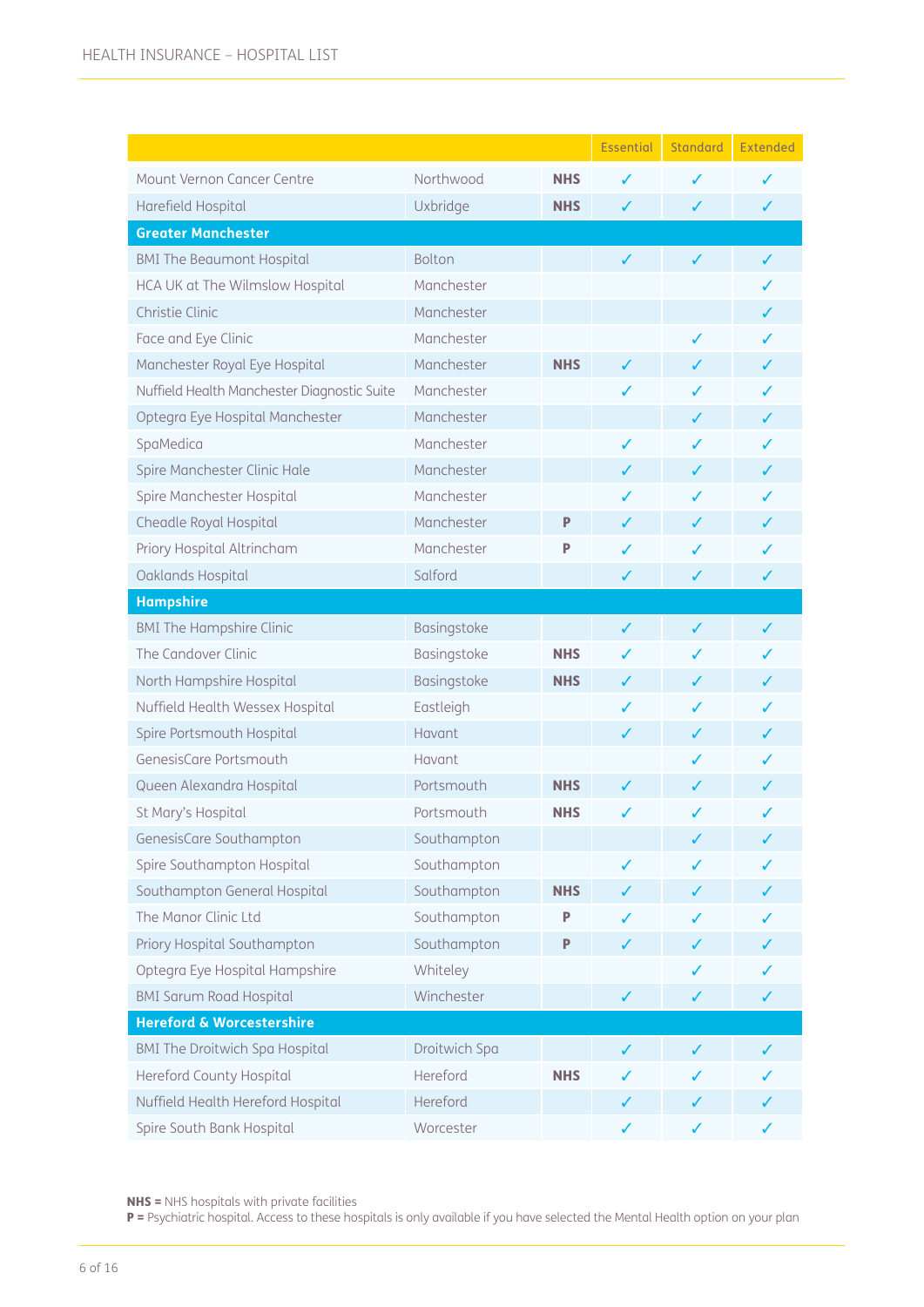|                                           |                     |            | <b>Essential</b> | Standard | <b>Extended</b> |
|-------------------------------------------|---------------------|------------|------------------|----------|-----------------|
| <b>Hertfordshire</b>                      |                     |            |                  |          |                 |
| GenesisCare Elstree                       | Elstree             |            |                  | ✓        | ✓               |
| Elstree Outpatients and Diagnostic Centre | Elstree             |            |                  |          |                 |
| Spire Harpenden Hospital                  | Harpenden           |            | ✓                | ✓        |                 |
| One Hatfield                              | Hatfield            |            |                  | ✓        | ✓               |
| Hadley Wood Hospital                      | <b>High Barnet</b>  | <b>NHS</b> | ✓                |          |                 |
| Pinehill Hospital                         | Hitchin             |            | ✓                | ✓        |                 |
| Rivers Hospital                           | Sawbridgeworth      |            | ✓                |          |                 |
| Lister Hospital                           | Stevenage           | <b>NHS</b> |                  |          |                 |
| Spire Bushey Hospital                     | Watford             |            | ✓                | ✓        | J               |
| Queen Elizabeth II Hospital               | Welwyn Garden City  | <b>NHS</b> | J                | ✓        | J               |
| <b>Kent</b>                               |                     |            |                  |          |                 |
| One Ashford                               | Ashford             |            |                  | ✓        |                 |
| William Harvey Hospital                   | Ashford             | <b>NHS</b> | ✓                |          |                 |
| Spencer Private Hospital                  | Ashford             |            |                  | ✓        |                 |
| <b>BMI The Sloane Hospital</b>            | Beckenham           |            | ✓                | J        |                 |
| Benenden Hospital                         | Benenden            |            |                  | ✓        | ✓               |
| Priory Hospital Hayes Grove               | Bromley             | P          | ✓                |          |                 |
| <b>BMI The Chaucer Hospital</b>           | Canterbury          |            | ✓                | ✓        | ✓               |
| Canterbury Skin & Laser Clinic            | Canterbury          |            |                  | ✓        |                 |
| Kent & Canterbury Hospital                | Canterbury          | <b>NHS</b> | ✓                |          |                 |
| Kent Oncology Centre                      | Canterbury          | <b>NHS</b> | ✓                | ✓        | ✓               |
| Spire Alexandra Hospital                  | Chatham             |            | ✓                | ✓        |                 |
| Darent Valley Hospital                    | Dartford            | <b>NHS</b> | ✓                |          |                 |
| Kent Oncology Centre                      | Maidstone           | <b>NHS</b> | ✓                | ✓        | ✓               |
| <b>KIMS Hospital</b>                      | Maidstone           |            |                  | ✓        | ✓               |
| Maidstone Hospital                        | Maidstone           | <b>NHS</b> | ✓                |          |                 |
| Queen Elizabeth The Queen Mother Hospital | Margate             | <b>NHS</b> | ✓                | ✓        | ✓               |
| Spencer Private Hospital                  | Margate             |            |                  | ✓        |                 |
| <b>BMI Chelsfield Park Hospital</b>       | Orpington           |            | ✓                |          |                 |
| Sevenoaks Medical Centre                  | Sevenoaks           |            |                  | ✓        | ✓               |
| Spire Tunbridge Wells Hospital            | Tunbridge Wells     |            | ✓                |          |                 |
| Tunbridge Wells Hospital                  | Tunbridge Wells     | <b>NHS</b> | ✓                |          |                 |
| Nuffield Health Tunbridge Wells Hospital  | Tunbridge Wells     |            |                  |          |                 |
| Cygnet Hospital Godden Green              | Tunbridge Wells     | P          | ✓                | ✓        | ✓               |
| Priory Ticehurst House                    | Tunbridge Wells     | P          | ✓                | ✓        |                 |
| GenesisCare Maidstone                     | <b>West Malling</b> |            |                  | ✓        | ✓               |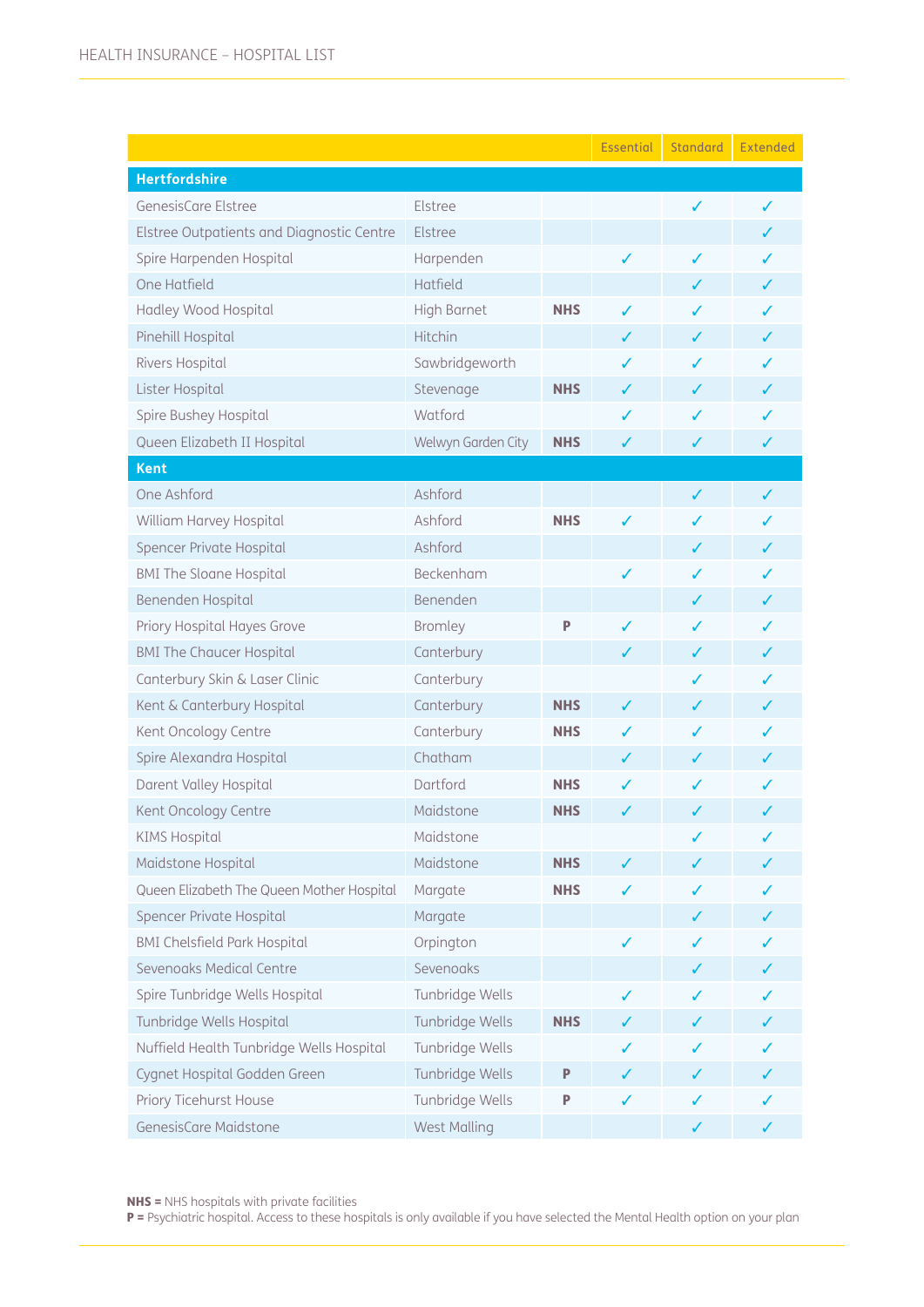|                                       |             |            | Essential | Standard | <b>Extended</b> |
|---------------------------------------|-------------|------------|-----------|----------|-----------------|
| Lancashire                            |             |            |           |          |                 |
| <b>BMI The Beardwood Hospital</b>     | Blackburn   |            | ✓         | ✓        | ✓               |
| <b>Blackpool Victoria Hospital</b>    | Blackpool   | <b>NHS</b> |           | ✓        |                 |
| Spire Fylde Coast Hospital            | Blackpool   |            | J         |          |                 |
| Euxton Hall Hospital                  | Chorley     |            | ✓         | ✓        | ✓               |
| <b>BMI Gisburne Park Hospital</b>     | Clitheroe   |            | J         | J        |                 |
| <b>BMI The Lancaster Hospital</b>     | Lancaster   |            | ✓         | ✓        | ✓               |
| The Lancashire Eye Clinic             | Lytham      |            |           | J        |                 |
| Renacres Hospital                     | Ormskirk    |            | ✓         |          |                 |
| <b>Fulwood Hall Hospital</b>          | Preston     |            |           | ✓        |                 |
| Priory Hospital Preston               | Preston     | P          |           | J        |                 |
| <b>BMI The Highfield Hospital</b>     | Rochdale    |            | ✓         | ✓        | ✓               |
| Wrightington Hospital                 | Wigan       | <b>NHS</b> | ✓         | ✓        | ✓               |
| Leicestershire                        |             |            |           |          |                 |
| Glenfield Hospital                    | Leicester   | <b>NHS</b> | ✓         | ✓        | ✓               |
| Leicester Royal Infirmary             | Leicester   | <b>NHS</b> | ✓         |          |                 |
| Spire Leicester Hospital              | Leicester   |            | ✓         | ✓        | ✓               |
| Nuffield Health Leicester Hospital    | Leicester   |            | ✓         | ✓        | ✓               |
| <b>Lincolnshire</b>                   |             |            |           |          |                 |
| Pilgrim Hospital                      | Boston      | <b>NHS</b> | ✓         | ✓        |                 |
| Boston West Hospital                  | Boston      |            | ✓         |          |                 |
| St Hugh's Hospital                    | Grimsby     |            |           | ✓        |                 |
| <b>BMI The Lincoln Hospital</b>       | Lincoln     |            | ✓         | ✓        | ✓               |
| <b>London</b>                         |             |            |           |          |                 |
| BMI The London Independent Hospital   | London E1   |            | ✓         | ✓        | ✓               |
| London Claremont Clinic               | London E7   |            |           |          | ✓               |
| Moorfields Eye Hospital               | London EC1V | <b>NHS</b> |           |          |                 |
| 31 Old Broad Street                   | London EC2N |            |           |          |                 |
| 120 Old Broad Street                  | London EC2N |            |           |          |                 |
| <b>BMI City Medical</b>               | London EC3A |            | ✓         | ✓        | ✓               |
| Highgate Hospital                     | London N6   |            |           |          |                 |
| Priory Hospital North London          | London N14  | P          |           |          | ✓               |
| HCA UK at University College Hospital | London NW1  |            |           |          | ✓               |
| University College Hospital           | London NW1  | <b>NHS</b> |           |          |                 |
| Nightingale Hospital                  | London NW1  | P          | ✓         | ✓        | ✓               |
| Royal Free Hospital                   | London NW3  | <b>NHS</b> |           |          |                 |
| <b>BMI Hendon Hospital</b>            | London NW4  |            | ✓         | ✓        | ✓               |
| Hospital of St John and St Elizabeth  | London NW8  |            |           |          | ✓               |
| Platinum Medical Centre               | London NW8  |            |           |          | ✓               |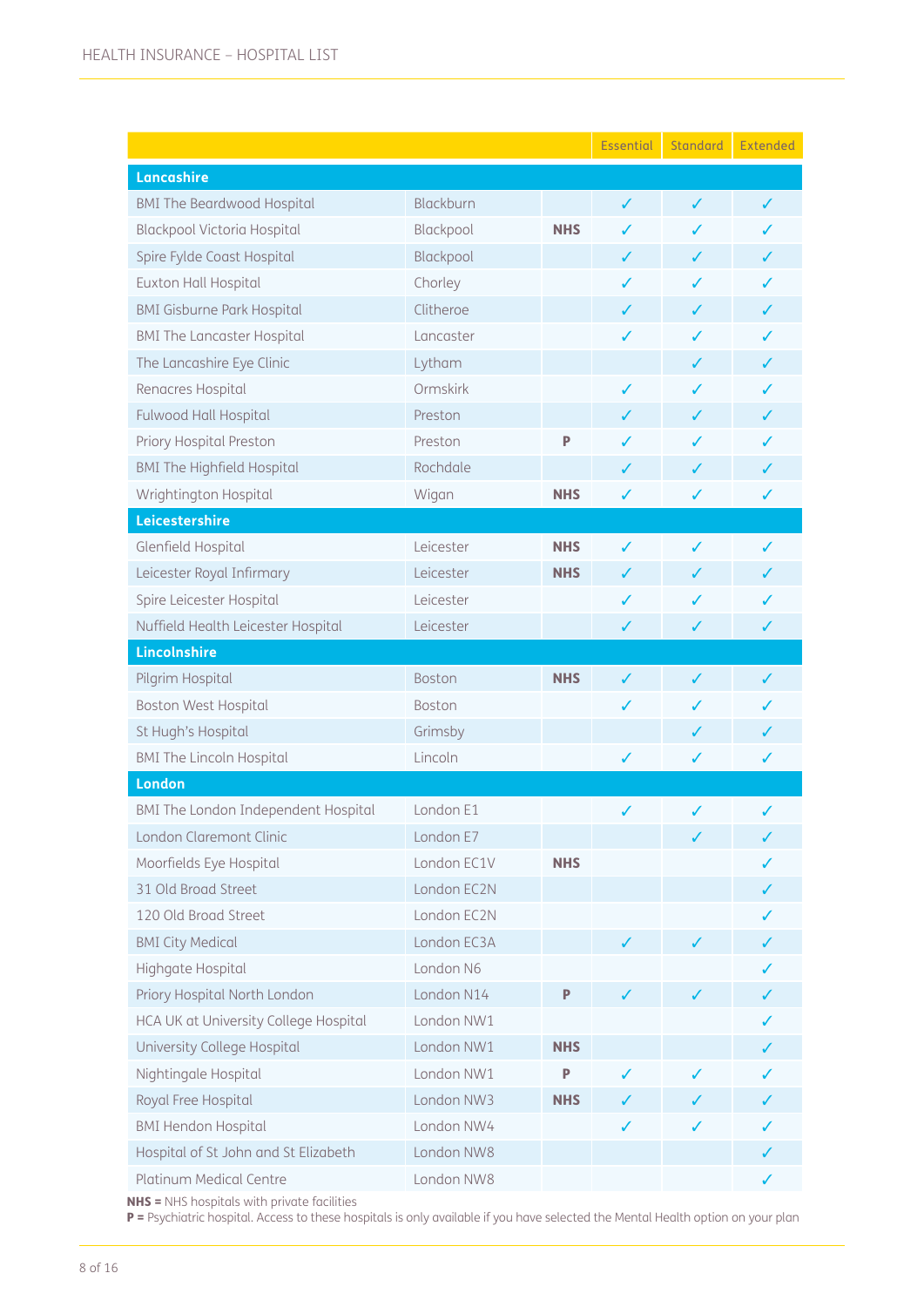|                                                             |             |            | <b>Essential</b> | <b>Standard</b> | <b>Extended</b> |
|-------------------------------------------------------------|-------------|------------|------------------|-----------------|-----------------|
| The Wellington Hospital                                     | London NW8  |            |                  |                 | ✓               |
| Optegra Eye Hospital North London                           | London NW9  |            |                  | ✓               | ✓               |
| Golders Green Outpatients and<br>Diagnostic Centre          | London NW11 |            |                  |                 | ✓               |
| Guy's Hospital                                              | London SE1  | <b>NHS</b> |                  |                 | ✓               |
| St Thomas' Hospital                                         | London SE1  | <b>NHS</b> |                  |                 |                 |
| The London Radiotherapy Centre at Guy's<br>& St Thomas'     | London SE1  |            |                  |                 |                 |
| The London Bridge Hospital                                  | London SE1  |            |                  |                 | ✓               |
| HCA UK at The Shard                                         | London SE1  |            |                  |                 |                 |
| <b>BMI The Blackheath Hospital</b>                          | London SE3  |            | $\checkmark$     | ✓               | ✓               |
| King's College Hospital                                     | London SE5  | <b>NHS</b> |                  |                 |                 |
| The Lister Hospital                                         | London SW1W |            |                  |                 | ✓               |
| Cadogan Clinic                                              | London SW1X |            |                  | ✓               | ✓               |
| Royal Brompton Hospital                                     | London SW3  | <b>NHS</b> |                  |                 |                 |
| Royal Marsden Hospital                                      | London SW3  | <b>NHS</b> |                  |                 | ✓               |
| Chelsea Outpatient Centre                                   | London SW3  |            |                  |                 | ✓               |
| HCA UK at Sydney Street, Outpatients<br>& Diagnostic Centre | London SW3  |            |                  |                 |                 |
| <b>Bupa Cromwell Hospital</b>                               | London SW5  |            |                  |                 | ✓               |
| GenesisCare Centre for Radiotherapy at<br>Cromwell Hospital | London SW5  |            |                  | ✓               |                 |
| Chelsea & Westminster Hospital                              | London SW10 | <b>NHS</b> |                  |                 |                 |
| Priory Hospital Roehampton                                  | London SW15 | P          | ✓                | ✓               | ✓               |
| St George's Hospital                                        | London SW17 | <b>NHS</b> |                  |                 |                 |
| Cancer Centre London (Parkside)                             | London SW19 |            |                  |                 |                 |
| Parkside Hospital                                           | London SW19 |            |                  |                 | ✓               |
| Fortius Clinic                                              | London W1   |            |                  |                 |                 |
| Centre for Sight                                            | London W1G  |            |                  |                 |                 |
| King Edward VII's Hospital (Sister Agnes)                   | London W1G  |            |                  |                 |                 |
| Weymouth Street Hospital                                    | London W1G  |            |                  |                 |                 |
| 9 Harley Street                                             | London W1G  |            |                  |                 |                 |
| The Harley Street Clinic                                    | London W1G  |            |                  |                 |                 |
| The Heart Hospital                                          | London W1G  | <b>NHS</b> |                  |                 |                 |
| The London Clinic                                           | London W1G  |            |                  |                 |                 |
| Leaders in Oncology Care (LOC)                              | London W1G  |            |                  |                 |                 |
| One Welbeck                                                 | London W1G  |            |                  |                 |                 |
| Optegra Eye Hospital London                                 | London W1G  |            |                  |                 |                 |
| The Princess Grace Hospital                                 | London W1U  |            |                  |                 |                 |
| Schoen Clinic London                                        | London W1U  |            |                  |                 |                 |
| The Portland Hospital                                       | London W1W  |            |                  |                 |                 |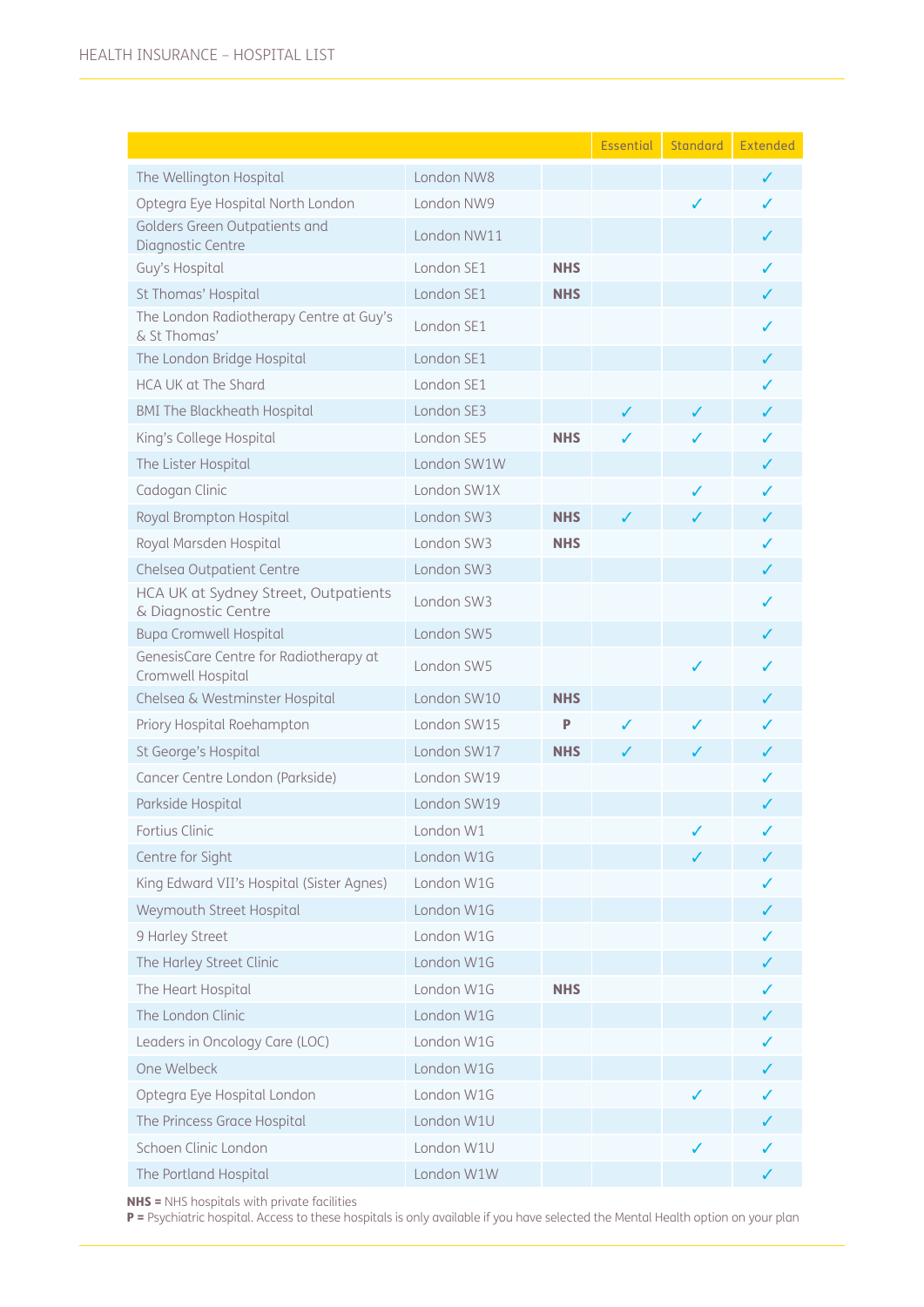|                                                              |                  |            | <b>Essential</b> | <b>Standard</b> | <b>Extended</b> |
|--------------------------------------------------------------|------------------|------------|------------------|-----------------|-----------------|
| St Mary's Hospital                                           | London W2        | <b>NHS</b> |                  |                 |                 |
| <b>Charing Cross Hospital</b>                                | London W6        | <b>NHS</b> |                  |                 | ✓               |
| Hammersmith Hospital                                         | London W12       | <b>NHS</b> |                  |                 | ✓               |
| Queen Charlotte's & Chelsea Hospital                         | London W12       | <b>NHS</b> |                  |                 | ✓               |
| National Hospital for Neurology &                            | London WC1N      | <b>NHS</b> |                  |                 |                 |
| Neurosurgery<br>Royal National Throat, Nose and Ear Hospital | London WC1X      | <b>NHS</b> |                  |                 | ✓               |
| <b>Merseyside</b>                                            |                  |            |                  |                 |                 |
| Aintree University Hospital                                  | Liverpool        | <b>NHS</b> | ✓                | ✓               | ✓               |
| Spire Liverpool Hospital                                     | Liverpool        |            |                  | ✓               | ✓               |
| The Liverpool Heart And Chest Hospital                       | Liverpool        | <b>NHS</b> | ✓                | ✓               | ✓               |
| The Walton Centre                                            | Liverpool        | <b>NHS</b> | ✓                | ✓               | ✓               |
| Fairfield Independent Hospital                               | St. Helens       |            |                  | ✓               | ✓               |
| Arrowe Park Hospital                                         | Wirral           | <b>NHS</b> | ✓                | ✓               | ✓               |
| Spire Murrayfield Hospital (Wirral)                          | Wirral           |            | ✓                | ✓               | ✓               |
| Clatterbridge Hospital                                       | Wirral           | <b>NHS</b> | ✓                | ✓               | ✓               |
| Clatterbridge Clinic                                         | Wirral           | <b>NHS</b> | ✓                | ✓               | ✓               |
| <b>Middlesex</b>                                             |                  |            |                  |                 |                 |
| <b>BMI Syon Clinic</b>                                       | <b>Brentford</b> |            | ✓                | ✓               | ✓               |
| Royal National Orthopaedic Hospital                          | Stanmore         | <b>NHS</b> | ✓                | ✓               | ✓               |
| <b>Norfolk</b>                                               |                  |            |                  |                 |                 |
| James Paget Hospital                                         | Great Yarmouth   | <b>NHS</b> | ✓                | ✓               | ✓               |
| <b>BMI The Sandringham Hospital</b>                          | King's Lynn      |            | ✓                | ✓               | ✓               |
| Spire Norwich Hospital                                       | Norwich          |            |                  | ✓               | ✓               |
| Norfolk & Norwich University Hospital                        | Norwich          | <b>NHS</b> |                  | ✓               |                 |
| Diana Princess of Wales Treatment Centre                     | Norwich          | P          | ✓                | ✓               |                 |
| Northamptonshire                                             |                  |            |                  |                 |                 |
| Woodland Hospital                                            | Kettering        |            | ✓                | ✓               |                 |
| <b>BMI Three Shires Hospital</b>                             | Northampton      |            |                  |                 |                 |
| <b>Isham House</b>                                           | Northampton      | P          |                  | ✓               |                 |
| Northampton General Hospital                                 | Northampton      | <b>NHS</b> | ✓                | ✓               |                 |
| <b>Nottinghamshire</b>                                       |                  |            |                  |                 |                 |
| <b>BMI The Park Hospital</b>                                 | Nottingham       |            | ✓                | ✓               |                 |
| GenesisCare Nottingham                                       | Nottingham       |            |                  | ✓               |                 |
| Queen's Medical Centre                                       | Nottingham       | <b>NHS</b> |                  |                 |                 |
| Woodthorpe Hospital                                          | Nottingham       |            |                  |                 |                 |
| Spire Nottingham                                             | Nottingham       |            |                  | ✓               |                 |
| Priory Clinic Nottingham                                     | Nottingham       | P          | ✓                | ✓               |                 |

**NHS** = NHS hospitals with private facilities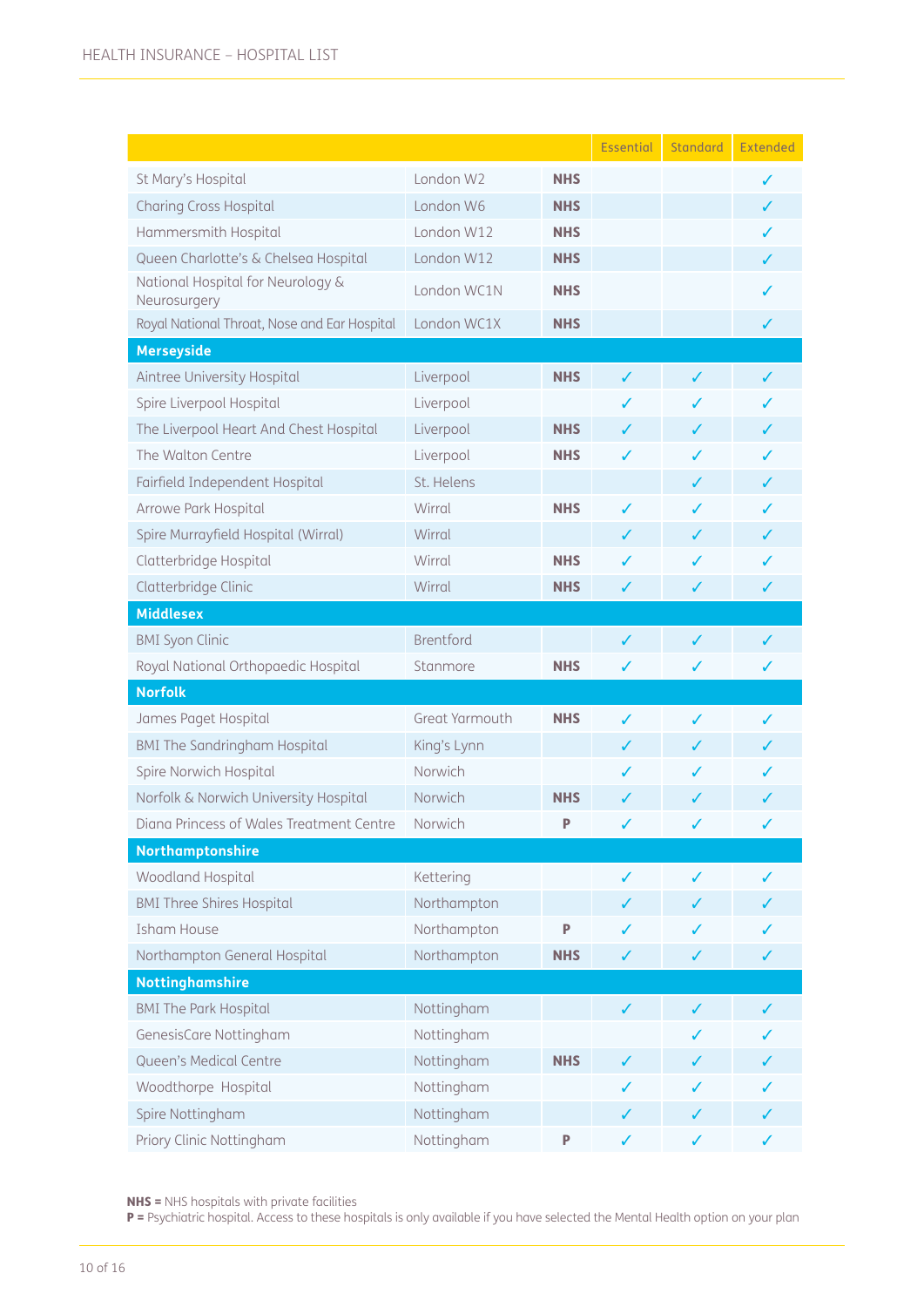|                                                   |                        |            | <b>Essential</b> | <b>Standard</b> | <b>Extended</b> |
|---------------------------------------------------|------------------------|------------|------------------|-----------------|-----------------|
| <b>Oxfordshire</b>                                |                        |            |                  |                 |                 |
| The Foscote Hospital                              | Banbury                |            | ✓                | ✓               | ✓               |
| Horton General Hospital                           | <b>Banbury</b>         | <b>NHS</b> | ✓                | ✓               | ✓               |
| Horton Treatment Centre                           | Banbury                |            | ✓                | ✓               |                 |
| GenesisCare Oxford                                | Oxford                 |            |                  | ✓               | ✓               |
| Nuffield Health The Manor Hospital (Oxford)       | Oxford                 |            | ✓                | J               | ✓               |
| John Radcliffe Hospital                           | Oxford                 | <b>NHS</b> | ✓                | ✓               | ✓               |
| Churchill Hospital                                | Oxford                 | <b>NHS</b> | ✓                |                 |                 |
| Nuffield Orthopaedic Centre                       | Oxford                 | <b>NHS</b> | ✓                | ✓               |                 |
| <b>Stratum Clinic</b>                             | Oxford                 |            |                  | ✓               | ✓               |
| <b>Shropshire</b>                                 |                        |            |                  |                 |                 |
| Robert Jones & Agnes Hunt Orthopaedic<br>Hospital | Oswestry               | <b>NHS</b> | ✓                | ✓               |                 |
| Royal Shrewsbury Hospital                         | Shrewsbury             | <b>NHS</b> | ✓                | ✓               | ✓               |
| Nuffield Health Shrewsbury Hospital               | Shrewsbury             |            | ✓                | ✓               | ✓               |
| <b>Somerset</b>                                   |                        |            |                  |                 |                 |
| <b>BMI Bath Clinic</b>                            | <b>Bath</b>            |            | ✓                | ✓               | ✓               |
| Circle Bath                                       | <b>Bath</b>            |            |                  | ✓               | ✓               |
| Royal United Hospital                             | <b>Bath</b>            | <b>NHS</b> | ✓                | ✓               | ✓               |
| Nuffield Health Taunton Hospital                  | Taunton                |            | J                | ✓               | ✓               |
| Taunton & Somerset Hospital (Musgrove Park)       | Taunton                | <b>NHS</b> | ✓                | J               | ✓               |
| Weston General Hospital                           | Weston-Super-Mare      | <b>NHS</b> | J                | J               |                 |
| Yeovil District Hospital                          | Yeovil                 | <b>NHS</b> | ✓                | ✓               | ✓               |
| <b>Staffordshire</b>                              |                        |            |                  |                 |                 |
| Nuffield Health North Staffordshire Hospital      | Newcastle under Lyme   |            | ✓                | ✓               | ✓               |
| Rowley Hall Hospital                              | Stafford               |            |                  |                 |                 |
| <b>Suffolk</b>                                    |                        |            |                  |                 |                 |
| <b>BMI St Edmunds Hospital</b>                    | <b>Bury St Edmonds</b> |            | ✓                | ✓               |                 |
| The Ipswich Hospital                              | Ipswich                | <b>NHS</b> |                  |                 |                 |
| Nuffield Health Ipswich Hospital                  | Ipswich                |            | ✓                | ✓               |                 |
| GenesisCare Cambridge                             | Newmarket              |            |                  | ✓               | ✓               |
| <b>Surrey</b>                                     |                        |            |                  |                 |                 |
| Ashtead Hospital                                  | Ashtead                |            | ✓                | ✓               |                 |
| Frimley Park Hospital                             | Camberley              | <b>NHS</b> |                  |                 |                 |
| North Downs Hospital                              | Caterham               |            |                  |                 |                 |
| <b>BMI The Runnymede Hospital</b>                 | Chertsey               |            | ✓                |                 |                 |
| Cobham Day Surgery                                | Cobham                 |            |                  |                 |                 |
| <b>BMI Shirley Oaks Hospital</b>                  | Croydon                |            |                  | ✓               |                 |
| Croydon Day Hospital                              | Croydon                |            |                  | ✓               | ✓               |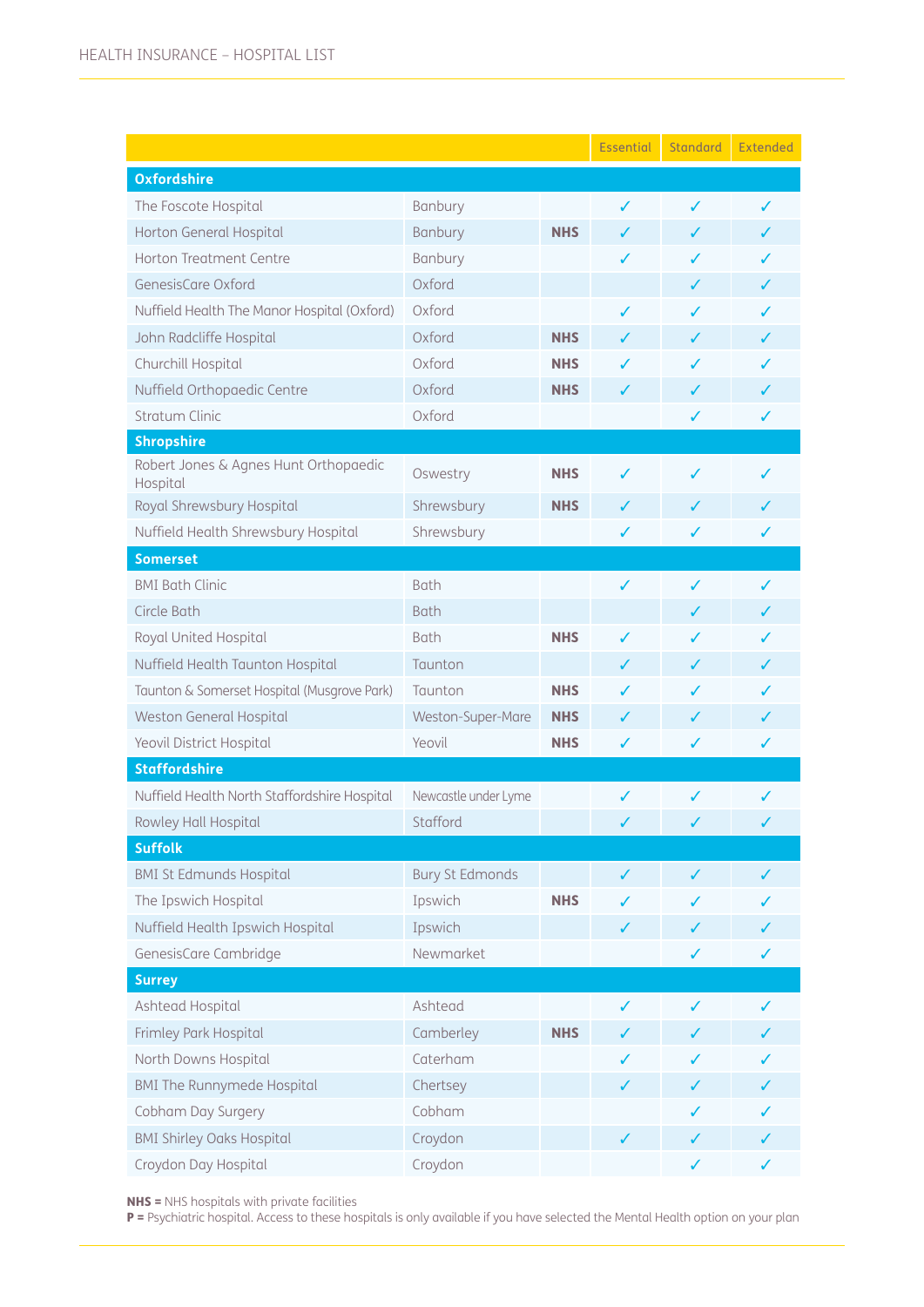|                                                 |                       |            | <b>Essential</b> | Standard     | Extended |
|-------------------------------------------------|-----------------------|------------|------------------|--------------|----------|
| Epsom Hospital                                  | Epsom                 | <b>NHS</b> |                  | ✓            | J        |
| Clock House Healthcare                          | Epsom                 |            |                  | ✓            | ✓        |
| Spire Clare Park Hospital                       | Farnham               |            | ✓                | J            | ✓        |
| <b>BMI Mount Alvernia Hospital</b>              | Guildford             |            | ✓                |              |          |
| GenesisCare Guildford                           | Guildford             |            |                  | ✓            | ✓        |
| Royal Surrey County Hospital                    | Guildford             | <b>NHS</b> |                  |              |          |
| Nuffield Health Guildford Hospital              | Guildford             |            | ✓                | ✓            | J        |
| Optegra Eye Hospital Surrey                     | Guildford             |            |                  |              | ✓        |
| Spire Gatwick Park Hospital                     | Horley                |            | J                |              |          |
| New Victoria Hospital                           | Kingston upon Thames  |            |                  | ✓            | ✓        |
| New Malden Diagnostics and Outpatient<br>Centre | Kingston upon Thames  |            |                  |              | ✓        |
| Spire St Anthony's Hospital                     | North Cheam           |            | ✓                | ✓            | ✓        |
| Centre for Sight                                | Oxshott               |            |                  | ✓            | ✓        |
| Royal Marsden Hospital                          | Sutton                | <b>NHS</b> |                  |              |          |
| Nuffield Health Woking Hospital                 | Woking                |            | ✓                | J            | ✓        |
| Life Works Community Ltd                        | Woking                | P          |                  |              |          |
| Priory Hospital Woking                          | Woking                | P          | ✓                | ✓            | ✓        |
| <b>Sussex East</b>                              |                       |            |                  |              |          |
| Royal Sussex County Hospital                    | Brighton              | <b>NHS</b> | ✓                | ✓            | ✓        |
| Sussex Eye Hospital                             | Brighton              | <b>NHS</b> | J                | ✓            |          |
| <b>Brighton General Hospital</b>                | Brighton              | <b>NHS</b> | ✓                | ✓            | J        |
| Nuffield Health Brighton Hospital               | Brighton              |            | ✓                |              |          |
| Spire Montefiore Hospital                       | Brighton              |            |                  |              |          |
| Priory Clinic Brighton & Hove                   | <b>Brighton</b>       | P          | J                | ✓            | ✓        |
| The Horder Centre                               | Crowborough           |            |                  |              |          |
| Eastbourne District General Hospital            | Eastbourne            | <b>NHS</b> |                  |              |          |
| Sportswise                                      | Eastbourne            |            |                  |              |          |
| Conquest Hospital                               | St. Leonards On Sea   | <b>NHS</b> |                  |              |          |
| Spire Sussex Hospital                           | St. Leonards On Sea   |            |                  | ✓            |          |
| <b>Sussex West</b>                              |                       |            |                  |              |          |
| Nuffield Health Chichester Hospital             | Chichester            |            | ✓                | ✓            |          |
| Oving Clinic                                    | Chichester            |            |                  | ✓            |          |
| St Richard's Hospital                           | Chichester            | <b>NHS</b> |                  |              |          |
| Centre for Sight                                | <b>East Grinstead</b> |            |                  |              |          |
| McIndoe Surgical Centre                         | <b>East Grinstead</b> |            |                  |              |          |
| <b>BMI Goring Hall Hospital</b>                 | Goring By Sea         |            |                  |              |          |
| Hurstwood Park Neurological Centre              | Haywards Heath        | <b>NHS</b> | ✓                | ✓            | ✓        |
| Nuffield Health Haywards Heath Hospital         | Haywards Heath        |            | ✓                | $\checkmark$ |          |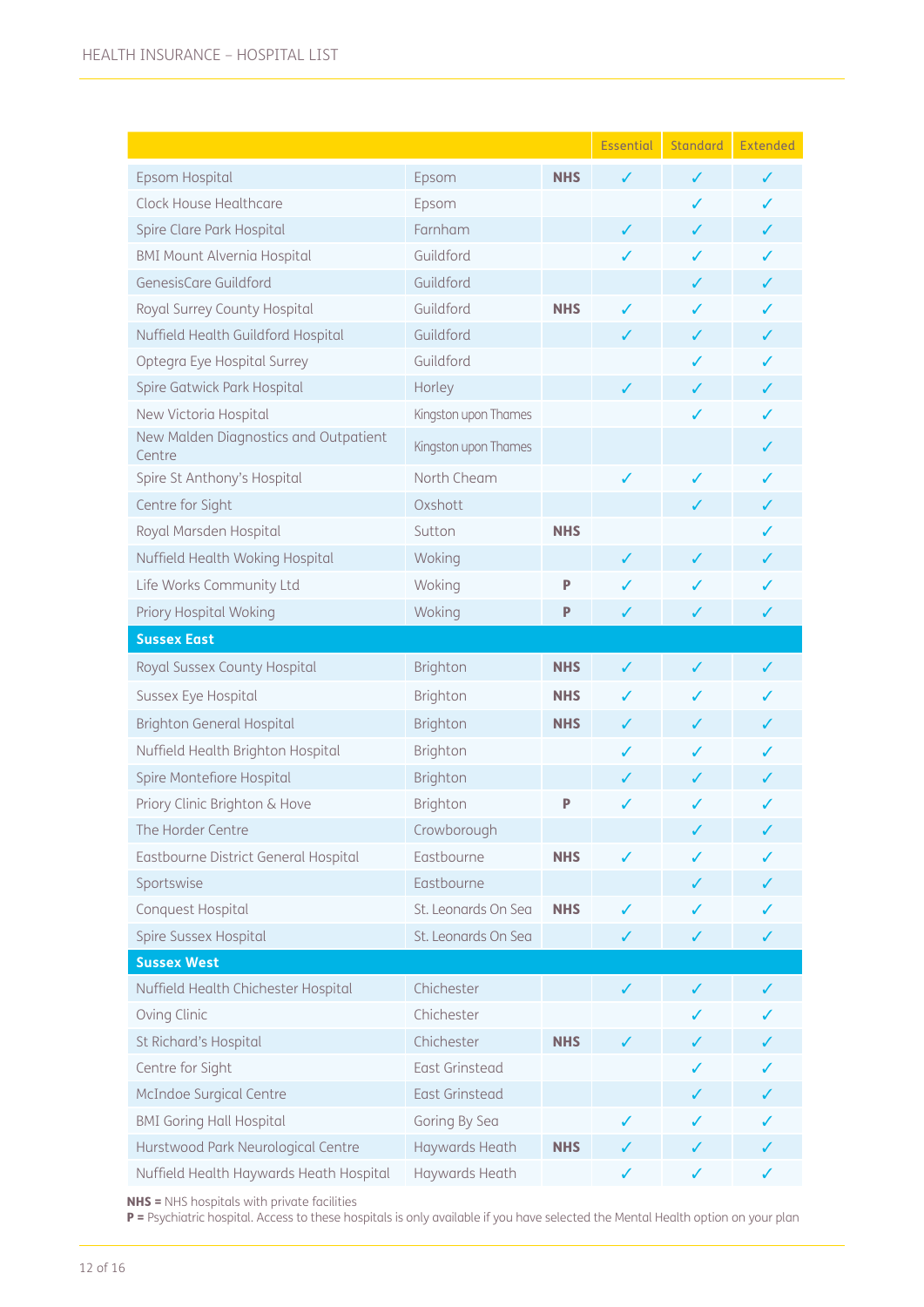|                                              |                     |            | <b>Essential</b> | <b>Standard</b> | Extended |
|----------------------------------------------|---------------------|------------|------------------|-----------------|----------|
| Princess Royal Hospital                      | Haywards Heath      | <b>NHS</b> | ✓                | J               | ✓        |
| Hove Skin Clinic                             | Hove                |            |                  | ✓               | ✓        |
| Worthing Hospital                            | Worthing            | <b>NHS</b> | ✓                | ✓               | ✓        |
| <b>Tyne &amp; Wear</b>                       |                     |            |                  |                 |          |
| Nuffield Health Newcastle upon Tyne Hospital | Newcastle upon Tyne |            | ✓                | $\checkmark$    | ✓        |
| Cobalt Hospital                              | Newcastle upon Tyne |            |                  |                 |          |
| Freeman Hospital                             | Newcastle upon Tyne | <b>NHS</b> | ✓                | ✓               | ✓        |
| Royal Victoria Hospital                      | Newcastle upon Tyne | <b>NHS</b> |                  |                 |          |
| Spire Washington Hospital                    | Washington          |            | ✓                | ✓               | ✓        |
| <b>Warwickshire</b>                          |                     |            |                  |                 |          |
| <b>BMI The Meriden Hospital</b>              | Coventry            |            | ✓                | ✓               | ✓        |
| Nuffield Health Warwickshire Hospital        | Leamington Spa      |            | J                |                 |          |
| The Stratford Clinic                         | Stratford-upon-Avon |            |                  | ✓               | ✓        |
| <b>West Midlands</b>                         |                     |            |                  |                 |          |
| <b>BMI The Edgbaston Hospital</b>            | Birmingham          |            |                  | ✓               | ✓        |
| <b>BMI The Priory Hospital</b>               | Birmingham          |            | ✓                | J               | ✓        |
| GenesisCare Birmingham                       | Birmingham          |            |                  | ✓               |          |
| Optegra Eye Hospital Birmingham              | Birmingham          |            |                  | ✓               |          |
| Queen Elizabeth Hospital                     | Birmingham          | <b>NHS</b> | ✓                | ✓               | ✓        |
| Royal Orthopaedic Hospital                   | Birmingham          | <b>NHS</b> |                  |                 |          |
| Priory Hospital Woodbourne                   | Birmingham          | P          | ✓                | ✓               | ✓        |
| Priory Wellbeing Centre                      | Birmingham          | P          | ✓                |                 |          |
| West Midlands Hospital                       | Halesowen           |            |                  |                 |          |
| Spire Parkway Hospital                       | Solihull            |            | ✓                |                 |          |
| Midland Eye                                  | Solihull            |            |                  | ✓               | ✓        |
| <b>BMI Sutton Medical Centre</b>             | Sutton Coldfield    |            |                  |                 |          |
| Spire Little Aston Hospital                  | Sutton Coldfield    |            |                  |                 |          |
| Nuffield Health Wolverhampton Hospital       | Wolverhampton       |            | ✓                | ✓               | ✓        |
| <b>Wiltshire</b>                             |                     |            |                  |                 |          |
| New Hall Hospital                            | Salisbury           |            | ✓                | ✓               |          |
| Salisbury District Hospital                  | Salisbury           | <b>NHS</b> |                  | ✓               |          |
| <b>BMI The Ridgeway Hospital</b>             | Swindon             |            |                  | ✓               |          |
| The Great Western Hospital                   | Swindon             | <b>NHS</b> | ✓                | ✓               |          |
| <b>Yorkshire East</b>                        |                     |            |                  |                 |          |
| Spire Hull And East Riding Hospital          | Hull                |            | ✓                | ✓               | ✓        |
| <b>Yorkshire North</b>                       |                     |            |                  |                 |          |
| <b>BMI The Duchy Hospital</b>                | Harrogate           |            | ✓                | ✓               |          |
| Harrogate District General Hospital          | Harrogate           | <b>NHS</b> | ✓                | ✓               |          |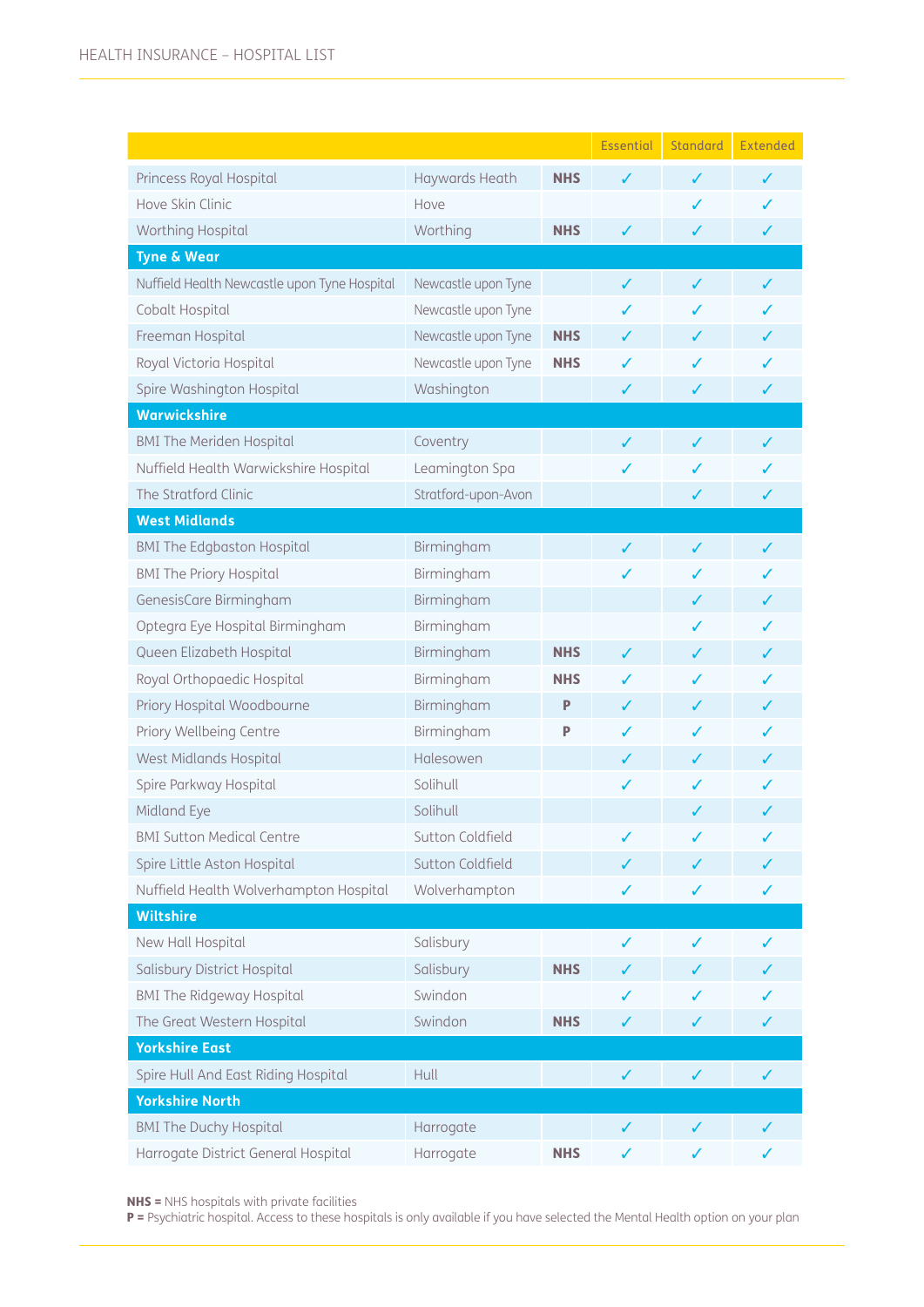|                                      |                 |            | <b>Essential</b> | Standard | Extended |
|--------------------------------------|-----------------|------------|------------------|----------|----------|
| Cygnet Hospital Harrogate            | Harrogate       | P          | ✓                | ✓        | ✓        |
| Tees Valley Hospital                 | Middlesbrough   |            | ✓                | ✓        | ✓        |
| Tees Valley Treatment Centre         | Middlesbrough   |            | ✓                | ✓        | ✓        |
| Scarborough District Hospital        | Scarborough     | <b>NHS</b> | ✓                | J        | J        |
| Nuffield Health York Hospital        | York            |            | ✓                | ✓        | ✓        |
| Clifton Park Hospital                | York            |            | ✓                | ✓        | ✓        |
| York Hospital                        | York            | <b>NHS</b> | ✓                | J        | ✓        |
| The Retreat                          | York            | P          | ✓                | ✓        | ✓        |
| <b>Yorkshire South</b>               |                 |            |                  |          |          |
| Park Hill Hospital                   | Doncaster       |            | ✓                | ✓        | ✓        |
| <b>BMI Thornbury Hospital</b>        | Sheffield       |            | ✓                | ✓        | ✓        |
| Claremont Hospital                   | Sheffield       |            |                  |          | ✓        |
| Northern General Hospital            | Sheffield       | <b>NHS</b> | ✓                | J        | ✓        |
| Royal Hallamshire                    | Sheffield       | <b>NHS</b> | ℐ                | ✓        | ✓        |
| Weston Park Hospital                 | Sheffield       | <b>NHS</b> | ✓                | ✓        | ✓        |
| <b>Yorkshire West</b>                |                 |            |                  |          |          |
| Yorkshire Clinic                     | Bingley         |            | ✓                | ✓        | ✓        |
| Optegra Eye Hospital Yorkshire       | <b>Bradford</b> |            |                  | ✓        | ✓        |
| Spire Elland Hospital                | Halifax         |            | ✓                | ✓        | ✓        |
| <b>BMI The Huddersfield Hospital</b> | Huddersfield    |            |                  | J        | ✓        |
| Airedale General Hospital            | Keighley        | <b>NHS</b> | ✓                | ✓        | ✓        |
| Spire Leeds Hospital                 | Leeds           |            | ✓                | ✓        |          |
| Spire Methley Park Hospital          | Leeds           |            | ✓                | ✓        | ✓        |
| Nuffield Health Leeds Hospital       | Leeds           |            | ✓                | J        | ✓        |
| Nova Healthcare                      | Leeds           |            |                  | ✓        | ✓        |

## Northern Ireland

|                                 |                |            | <b>Essential</b>         | <b>Standard</b> | Extended |
|---------------------------------|----------------|------------|--------------------------|-----------------|----------|
| North West Independent Hospital | Ballykelly     |            |                          | J               | ✓        |
| <b>Belfast City Hospital</b>    | <b>Belfast</b> | <b>NHS</b> | $\overline{\mathcal{L}}$ | J               | J        |
| Kingsbridge Private Hospital    | <b>Belfast</b> |            |                          | J               |          |
| Royal Hospitals Trust           | <b>Belfast</b> | <b>NHS</b> | $\overline{\mathcal{L}}$ | J               |          |
| Ulster Hospital                 | <b>Belfast</b> | <b>NHS</b> | J                        |                 |          |
| Ulster Independent Clinic       | <b>Belfast</b> |            | $\overline{\mathcal{L}}$ | ✓               |          |
| Southwest Acute Hospital        | Enniskillen    | <b>NHS</b> | J                        | J               |          |
| Hillsborough Clinic             | Hillsborough   |            |                          |                 |          |

NHS = NHS hospitals with private facilities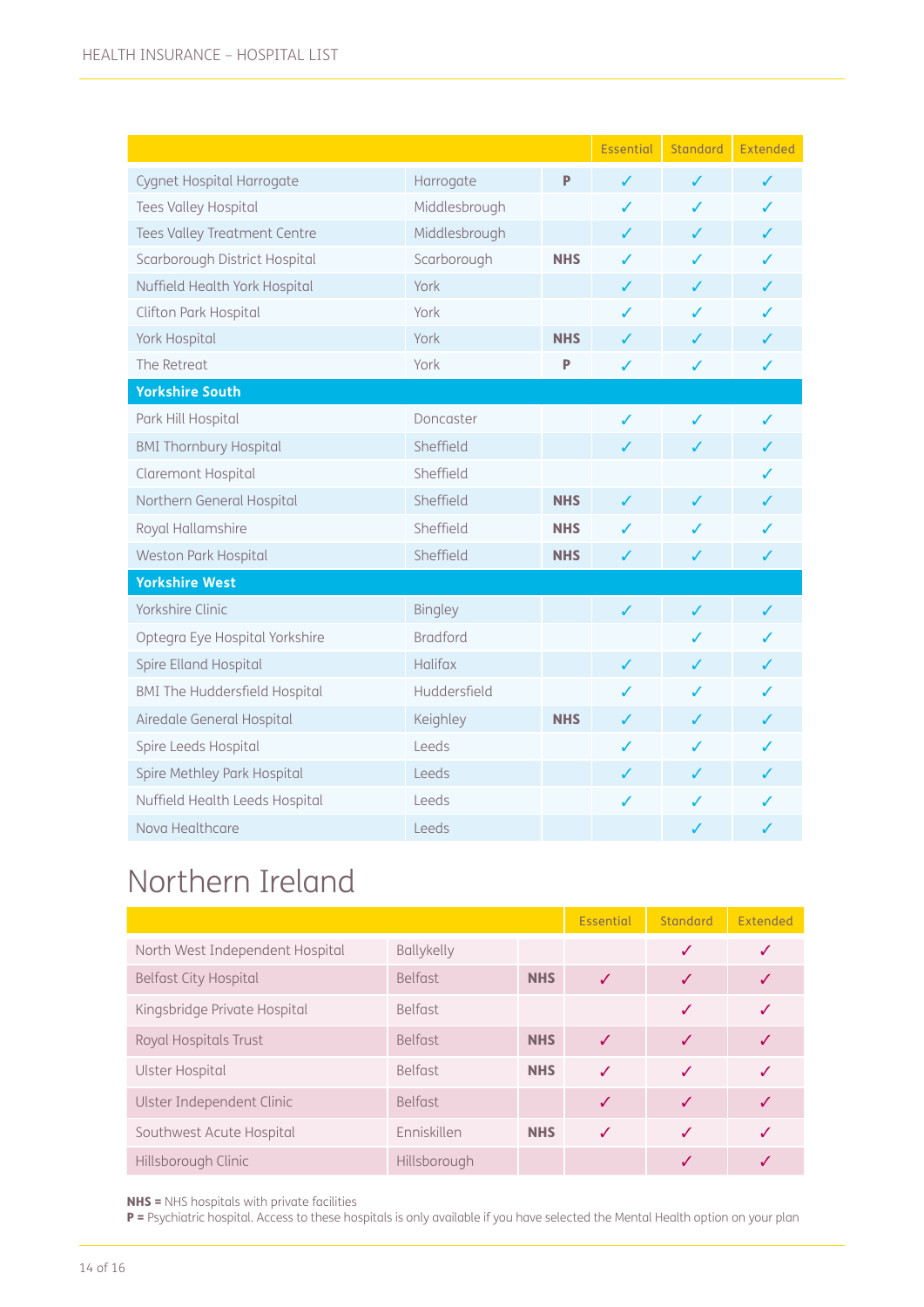### Channel Islands

|                     |               |  | Essential Standard Extended |  |
|---------------------|---------------|--|-----------------------------|--|
| Little Grove Clinic | Jersey        |  |                             |  |
| Jersey General      | <b>Jersey</b> |  |                             |  |

### Scotland

|                                        |           |            | <b>Essential</b> | <b>Standard</b> | <b>Extended</b> |
|----------------------------------------|-----------|------------|------------------|-----------------|-----------------|
| Aberdeen Royal Infirmary               | Aberdeen  | <b>NHS</b> | ✓                | J               |                 |
| <b>BMI Albyn Hospital</b>              | Aberdeen  |            | ✓                | J               |                 |
| Priory Wellbeing Centre Aberdeen       | Aberdeen  | P          | J                | J               |                 |
| <b>BMI Carrick Glen Hospital</b>       | Ayr       |            | ✓                | J               |                 |
| The Edinburgh Clinic                   | Edinburgh |            |                  | J               |                 |
| Spire Murrayfield Hospital (Edinburgh) | Edinburgh |            | $\checkmark$     | J               |                 |
| Spire Shawfair Park Hospital           | Edinburgh |            | J                | J               |                 |
| Nuffield Health Glasgow Hospital       | Glasgow   |            | J                | $\checkmark$    |                 |
| <b>BMI Ross Hall Hospital</b>          | Glasgow   |            | J                | J               |                 |
| Priory Hospital Glasgow                | Glasgow   | P          | $\checkmark$     | ✓               |                 |
| <b>BMI King's Park Hospital</b>        | Stirling  |            | J                |                 |                 |

### **Wales**

|                                     |               |            | <b>Essential</b> | <b>Standard</b> | Extended     |
|-------------------------------------|---------------|------------|------------------|-----------------|--------------|
| Nevill Hall Hospital                | Abergavenny   | <b>NHS</b> | ✓                | $\checkmark$    | $\checkmark$ |
| Abergele Hospital                   | Abergele      | <b>NHS</b> | $\checkmark$     | $\checkmark$    | $\checkmark$ |
| Ysbyty Gwynedd Hospital             | Bangor        | <b>NHS</b> | ✓                | $\checkmark$    | ✓            |
| <b>Brecon War Memorial Hospital</b> | <b>Brecon</b> | <b>NHS</b> | $\checkmark$     | $\checkmark$    | J            |
| Princess Of Wales Hospital          | Bridgend      | <b>NHS</b> | ✓                | ✓               | J            |
| Cardiff & Vale Hospitals            | Cardiff       |            | ✓                | ✓               | J            |
| Spire Cardiff Hospital              | Cardiff       |            | ✓                | ✓               | ✓            |
| University Hospital Of Wales        | Cardiff       | <b>NHS</b> | ✓                | ✓               | ✓            |
| Velindre Hospital                   | Cardiff       | <b>NHS</b> | ✓                | ✓               | $\checkmark$ |
| <b>BMI Werndale Hospital</b>        | Carmarthen    |            | ✓                | $\checkmark$    | ✓            |
| Royal Gwent Hospital                | Newport       | <b>NHS</b> | ✓                | $\checkmark$    | ✓            |
| St Joseph's Hospital                | Newport       |            |                  | $\checkmark$    | $\checkmark$ |
| Glan Clwyd Hospital                 | Rhyl          | <b>NHS</b> | $\checkmark$     | $\checkmark$    | ✓            |
| Morriston Hospital                  | Swansea       | <b>NHS</b> | ✓                | $\checkmark$    | ✓            |
| Sancta Maria Hospital               | Swansea       |            |                  | ✓               | ✓            |
| Singleton Hospital                  | Swansea       | <b>NHS</b> | ✓                | ✓               | ✓            |
| Spire Yale Hospital                 | Wrexham       |            | ✓                | ✓               | ✓            |

NHS = NHS hospitals with private facilities